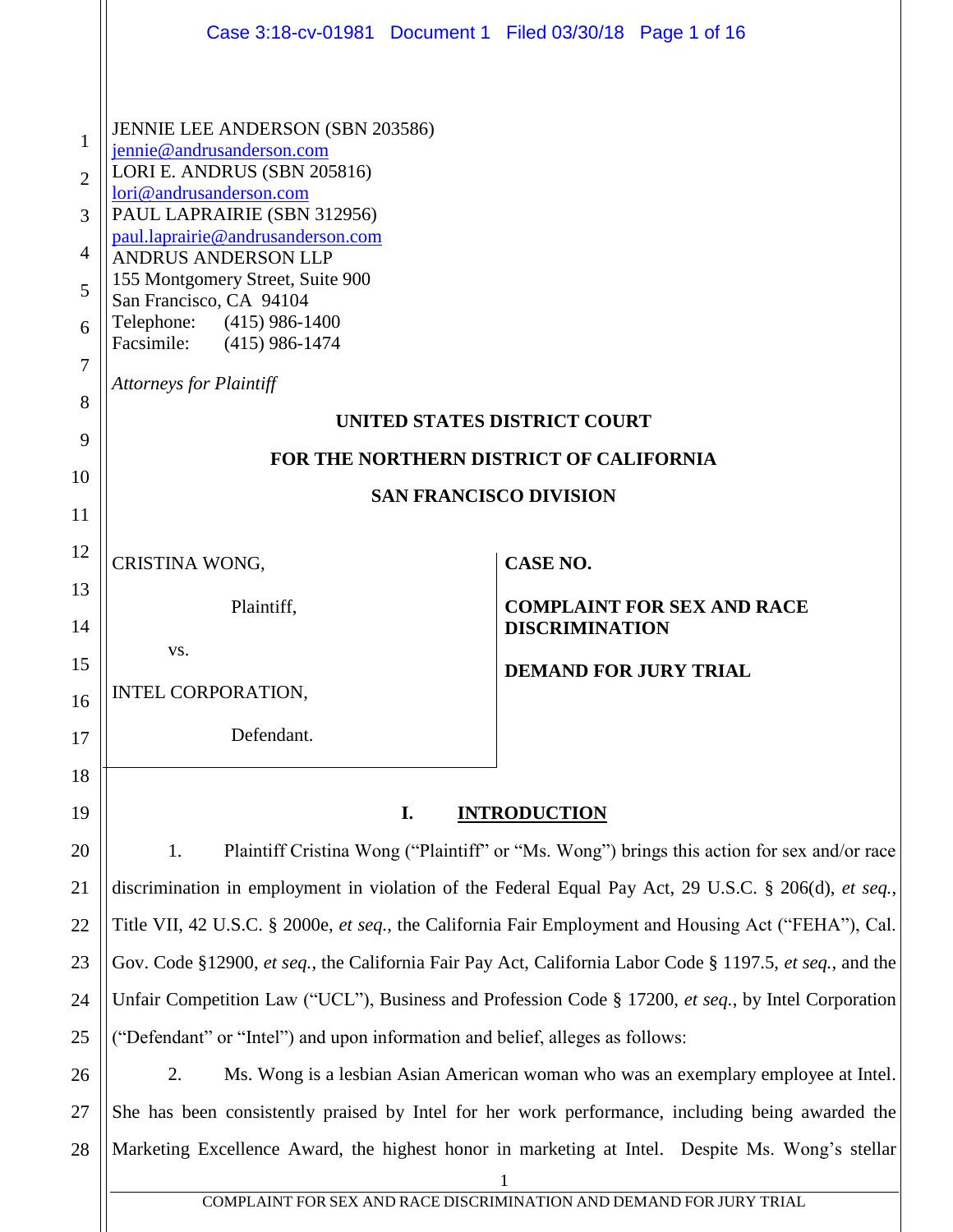1 2 performance over many years as an Intel employee, Ms. Wong was discriminated against because of her sex and/or race and paid significantly less than her male and white peers.

3. Ms. Wong has also been lauded by Intel for "enhanc[ing] the perception of Intel as a leader in equal employment practices." But when Ms. Wong discovered that she was being compensated at a lower rate than her male peers and white peers, she learned how tenuous Intel's commitment to equal employment practice is.

4. Ms. Wong reported the pay disparity to her manager, to Human Resources, and to Intel's WarmLine,<sup>1</sup> giving Intel every opportunity to correct the problem. Despite acknowledging the large pay disparity, Intel refused. Instead, after raising her concerns, Ms. Wong's employment was terminated.

10

3

4

5

6

7

8

9

# **II. PARTIES**

11 12 13 5. Defendant INTEL CORPORATION ("Intel") is a corporation incorporated in the state of Delaware with its principal place of business in Santa Clara, California. As of December 31, 2016, Intel had approximately 53,000 employees in the United States of America.

14

15

16

17

18

# 6. Plaintiff CRISTINA WONG is a former Intel employee residing in this district.

# **III. JURISDICTION**

7. This Court has subject matter jurisdiction over this matter pursuant to 28 U.S.C. § 1331. This Court has supplemental jurisdiction over the state law claims alleged pursuant to 28 U.S.C. §  $1367(a)$ .

19 20 21 22 23 8. On or about January 23, 2018, Ms. Wong filed a Complaint of Discrimination with the United States Equal Employment Opportunity Commission ("EEOC") (EEOC Charge No. 556-2018- 00274) that was simultaneously cross-filed with the California Department of Fair Employment and Housing ("DFEH"). On March 15, 2018, the DFEH and EEOC each issued a Right to Sue Notice. ///

24

///

 $\overline{a}$ 

25

26 27 28 <sup>1</sup> The WarmLine is touted by Intel as a "Workforce Diversity Program" with the goal of "provid[ing] employees with the support they need if and when they find themselves struggling with issues or concerns about staying in their current job or leaving Intel altogether." Diversity and Inclusion MidYear Report 2016, 11 (2016), available at: [https://newsroom.intel.com/newsroom/wp-](https://newsroom.intel.com/newsroom/wp-content/uploads/sites/11/2016/08/diversity-midyear-report-2016.pdf)

2 [content/uploads/sites/11/2016/08/diversity-midyear-report-2016.pdf.](https://newsroom.intel.com/newsroom/wp-content/uploads/sites/11/2016/08/diversity-midyear-report-2016.pdf)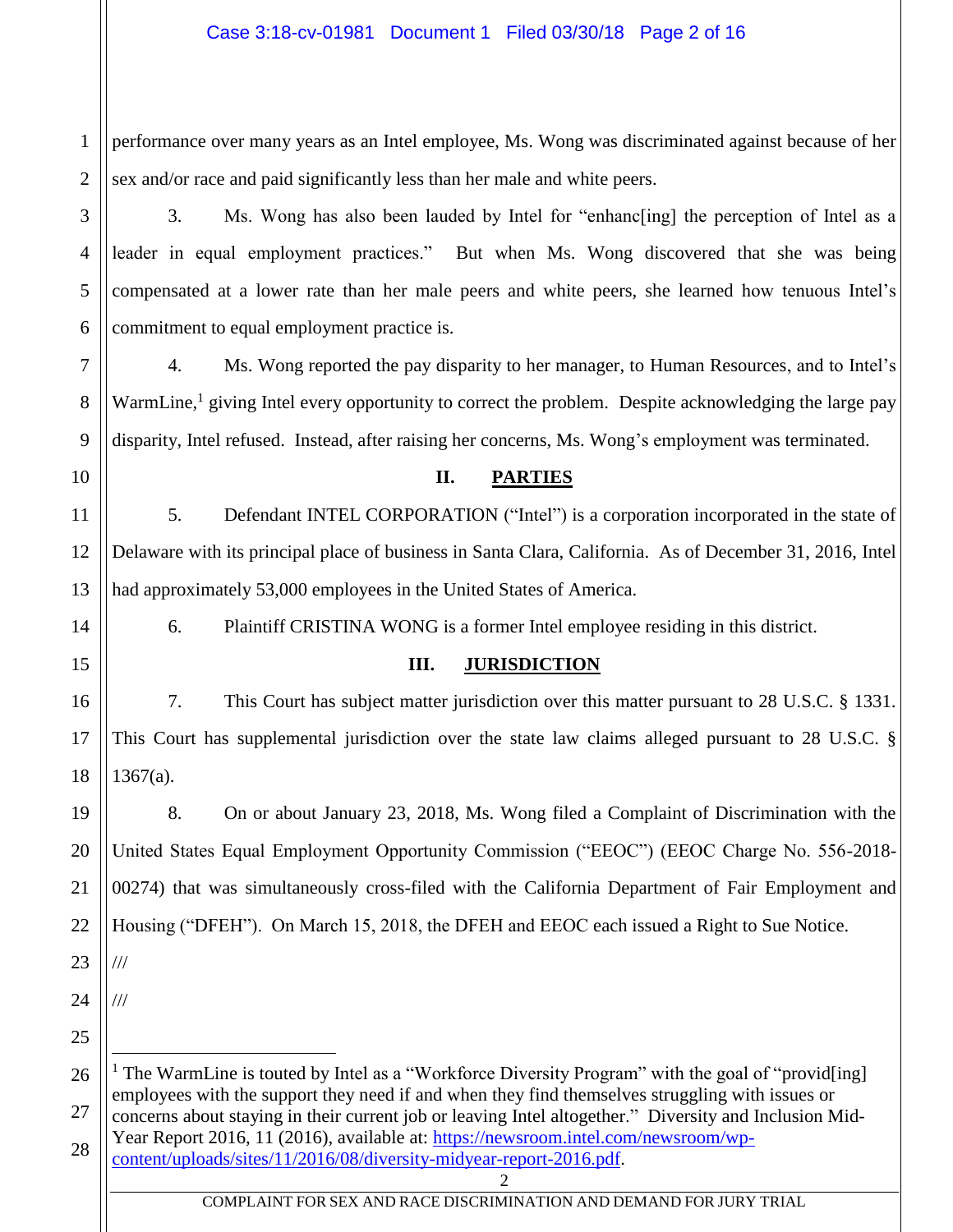# 1 2

3

4

5

## **IV. VENUE AND INTRADISTRICT ASSIGNMENT**

9. Defendant Intel has at all relevant times maintained its corporate headquarters in this district, and also does business in and maintains offices in San Francisco. Intel has thus purposefully availed itself of the benefits, profits and privileges deriving from its business activities in this district and division.

6 7 10. Plaintiff Cristina Wong is a former Intel employee who resides in this district. Ms. Wong worked for Intel in this district, including in San Francisco.

11. Thus, a substantial part of the events or omissions giving rise to Ms. Wong's claims occurred in this district and division. 28 U.S.C. § 1391(b)(2), Civ. L.R. 3-2(c).

# 10

8

9

11

12

13

14

15

16

23

24

25

# **V. FACTUAL ALLEGATIONS**

## **Ms. Wong's Experience at Intel**

12. In 2005, Ms. Wong graduated from the University of California, Santa Cruz with a Bachelor of Arts, majoring in economics. That same year, Ms. Wong began working for Intel as a Logistics Customer Service Analyst. Ms. Wong received strong performance evaluations and she was praised for having "demonstrated a keen ability to jump in, figure things out and get up-to-speed quickly."

17 18 19 20 21 22 13. In 2007, Ms. Wong was promoted to Geographic Business Analyst, responsible for managing the supply line from Intel to its Americas Sales and Marketing Organization customers. Her performance was evaluated as "Exceeds Expectations" and she was praised for having "seized opportunities to drive process improvement, [by] implementing change in a mature and systematic way." In 2008, Ms. Wong was evaluated as "Outstanding," and was described by evaluators "as a high flyer and future leader at Intel, highly regarded by her peers and the management team."

26 14. Ms. Wong was promoted to Product Line Analyst in 2009, where she would forecast server demand and provide market guidance for her Americas Sales and Marketing Organization counterparts. She was evaluated as "Exceeds Expectations" and praised for her "solid strength in data analysis." In 2010, she was also praised for fostering "innovative and creative thinking."

27 28 15. In 2010, Ms. Wong attained her Master of Business Administration from the University of California, Davis – Graduate School of Management, with a concentration in Business Management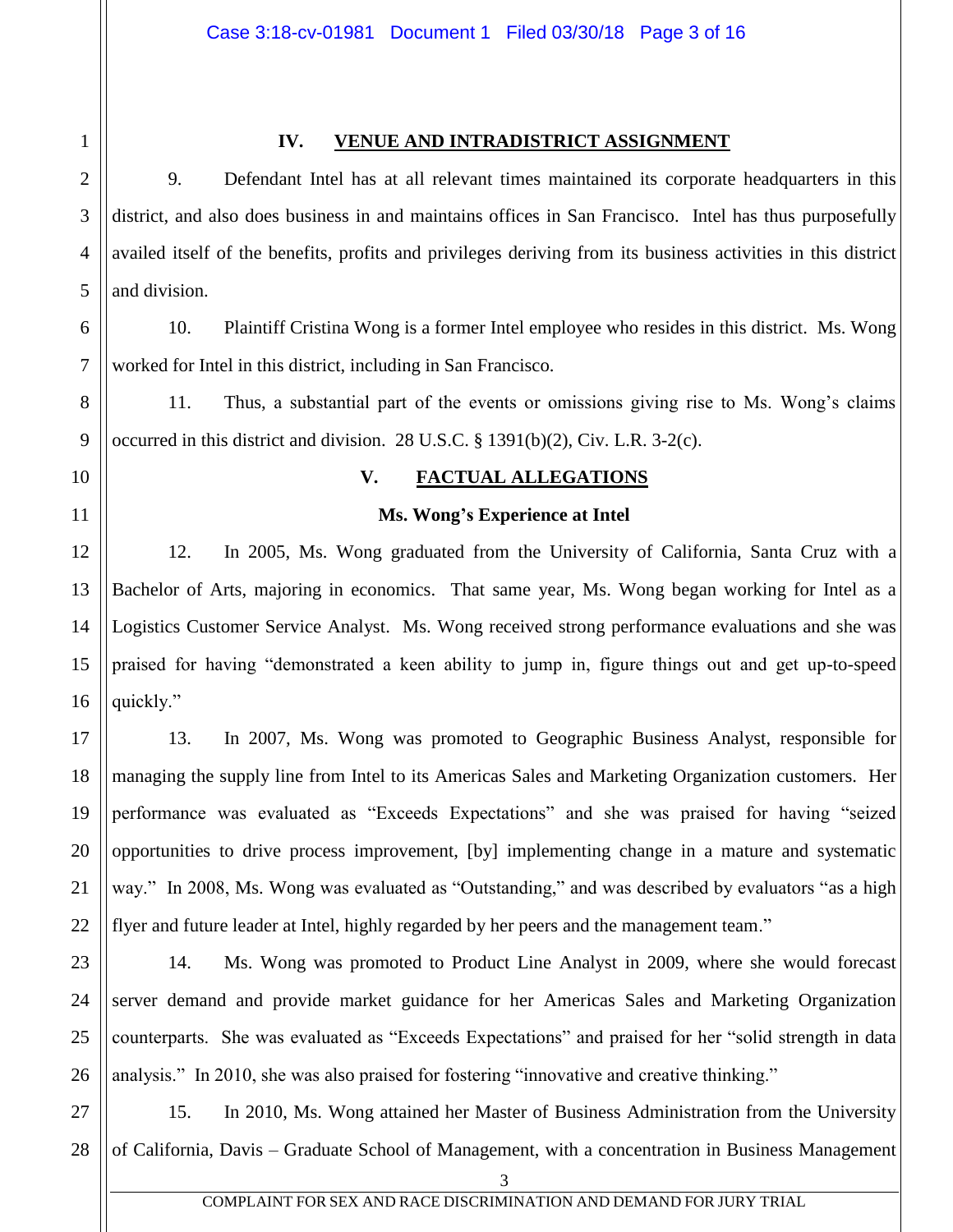1 and Marketing.

2

3

4

5

6

7

8

16. Ms. Wong was promoted to Marketing Specialist as part of the Sales and Marketing Rotation Program in 2011 where she worked on the Data Center team and the Channel Team. She was praised for continuing to "demonstrate a strong ability to set and achieve high goals in any role she is asked to do." Ms. Wong continued her rotation in 2012, working on the Consumer Campaigns team and as a co-program manager for the Intel Ambassador program. In her performance evaluation, Ms. Wong was praised for her "ability to lead cross-functional and cross-geography teams to execute and deliver successful program results and track them to tangible metrics."

17. In 2013 Ms. Wong was promoted to Product Marketing Specialist where she was responsible for being the Tablet segment expert for Americas Sales and Marketing Organization, including setting business objectives, driving technology transitions, launches, and aiding the setting of go-to-market strategy. She received successful performance evaluations and was praised for her work as the president of Intel's Gay, Lesbian, Bisexual, Transgendered and Ally Employee Resource Group (IGLOBE), which "enhanced the perception of Intel as a leader in equal employment practices."

18. In 2014, Ms. Wong continued in her role as Product Marketing Specialist in addition to covering the Canadian Consumer Campaigns Manager role, where she delivered above expectation results in a highly regarded and senior desk. Her performance merited a QGS Award and was evaluated as "Outstanding" relative to her Sales and Marketing Group Product Marketing Specialist peers.

19. After taking maternity leave, Ms. Wong continued in her role as Product Marketing Specialist and began transitioning her focus from the consumer to the business client side, serving as the Hewlett Packard account liaison. She continued to receive high evaluations and was praised for her "ability to work through ambiguous assignments."

20. Most recently, Ms. Wong worked as a Field Sales Engineer in the Sales Marketing Group where she reported to Chris Hubbard. Her work involved leading the North American go-to-market strategy for client-computing projects in both consumer and business-to-business environments.

# **Ms. Wong's Discovery of Her Discriminatorily Low Pay**

21. In June 2017, Ms. Wong discovered a "pay modeling application" on the desktop of her work computer. When Ms. Wong inputted her salary and job title information she was surprised to learn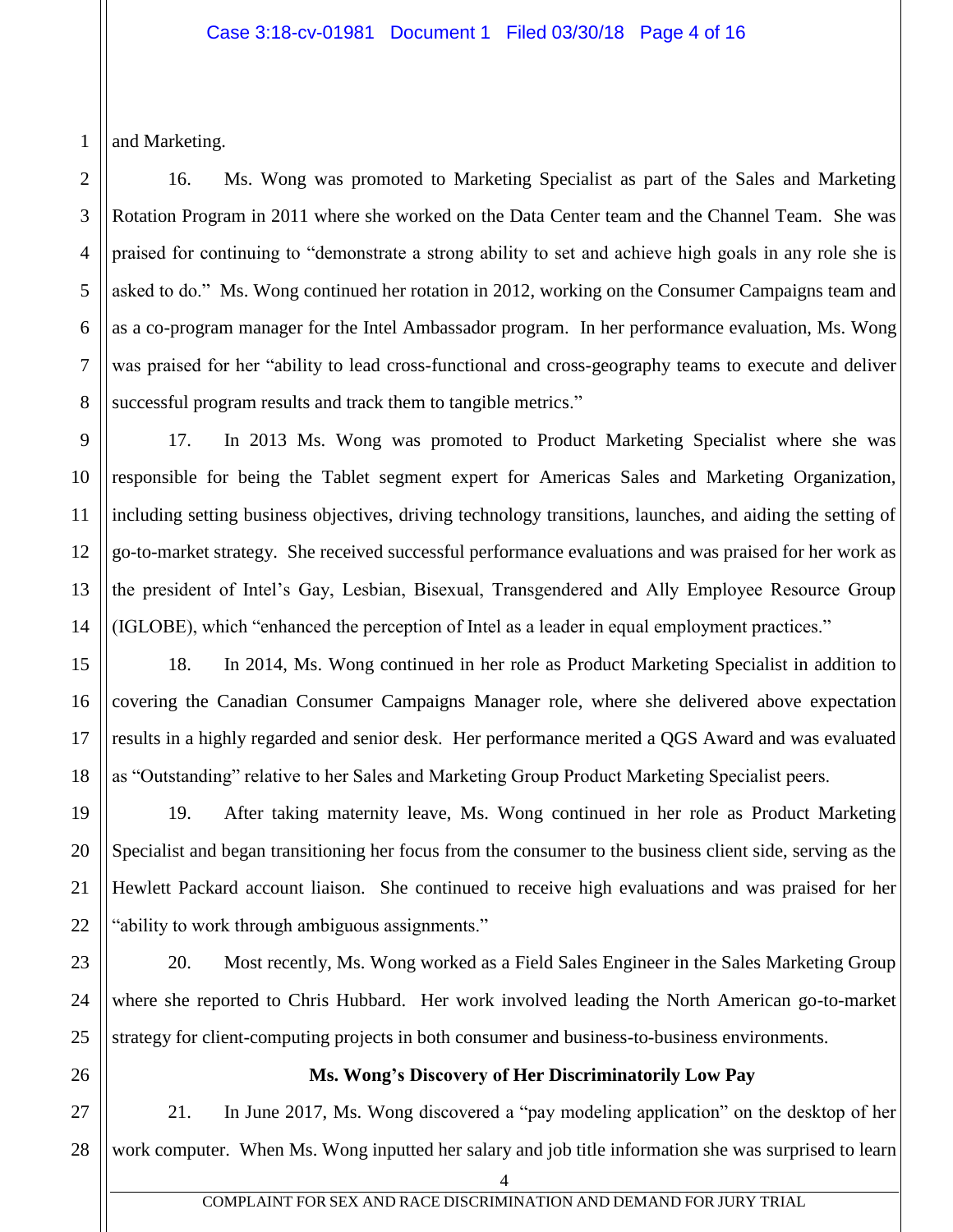1 2 that for her job title and salary grade the "market range" was approximately \$45,000 to \$130,000 more than she was making.

22. Perplexed by this discovery, Ms. Wong asked her peers in the Sales Marketing Group for information on their compensation. Ms. Wong performed substantially similar work and had substantially similar responsibilities as her peers. However, one white male peer disclosed that he was making at least fifty percent more per year than she was. Another male peer, who would seek her input and advice on work projects, disclosed that he was also making significantly more than her. A third peer, a white female who had considerably less educational attainment and experience than herself, revealed that she too was making significantly more than Ms. Wong.

23. On information and belief, Ms. Wong has received discriminatory low pay for substantially similar work throughout her tenure at Intel.

24. Ms. Wong met with her manager, Chris Hubbard, to discuss the disparity in her pay with her white and male peers. Mr. Hubbard informed Ms. Wong that she was below the minimum pay grade for her position. Mr. Hubbard indicated that he would discuss the matter with Intel's Human Resources to rectify the disparity.

25. Ms. Wong met repeatedly with Mr. Hubbard to discuss her pay, but she was told that Intel's Human Resources was still working on the problem. When Ms. Wong asked Mr. Hubbard if she was the lowest paid member in her group, he responded that she was at least making more than the intern. Ms. Wong did not appreciate her years of experience and educational attainment being compared to a male intern who had no work experience and was in the process of completing his bachelor's degree.

26. Mr. Hubbard confirmed that Ms. Wong's pay disparity was significant and indicated that she was receiving at least \$30,000 less than the next *lowest* paid employee in the Sales Marketing Group.

27. Ms. Wong was directed to discuss her pay inequity with Intel's WarmLine. She reiterated her pay equity complaint to WarmLine employees who promised to investigate her complaints. Ms. Wong was told that Intel was aware of her pay disparity, and that the WarmLine employee believed they needed to address the disparity. Ms. Wong was informed that she was being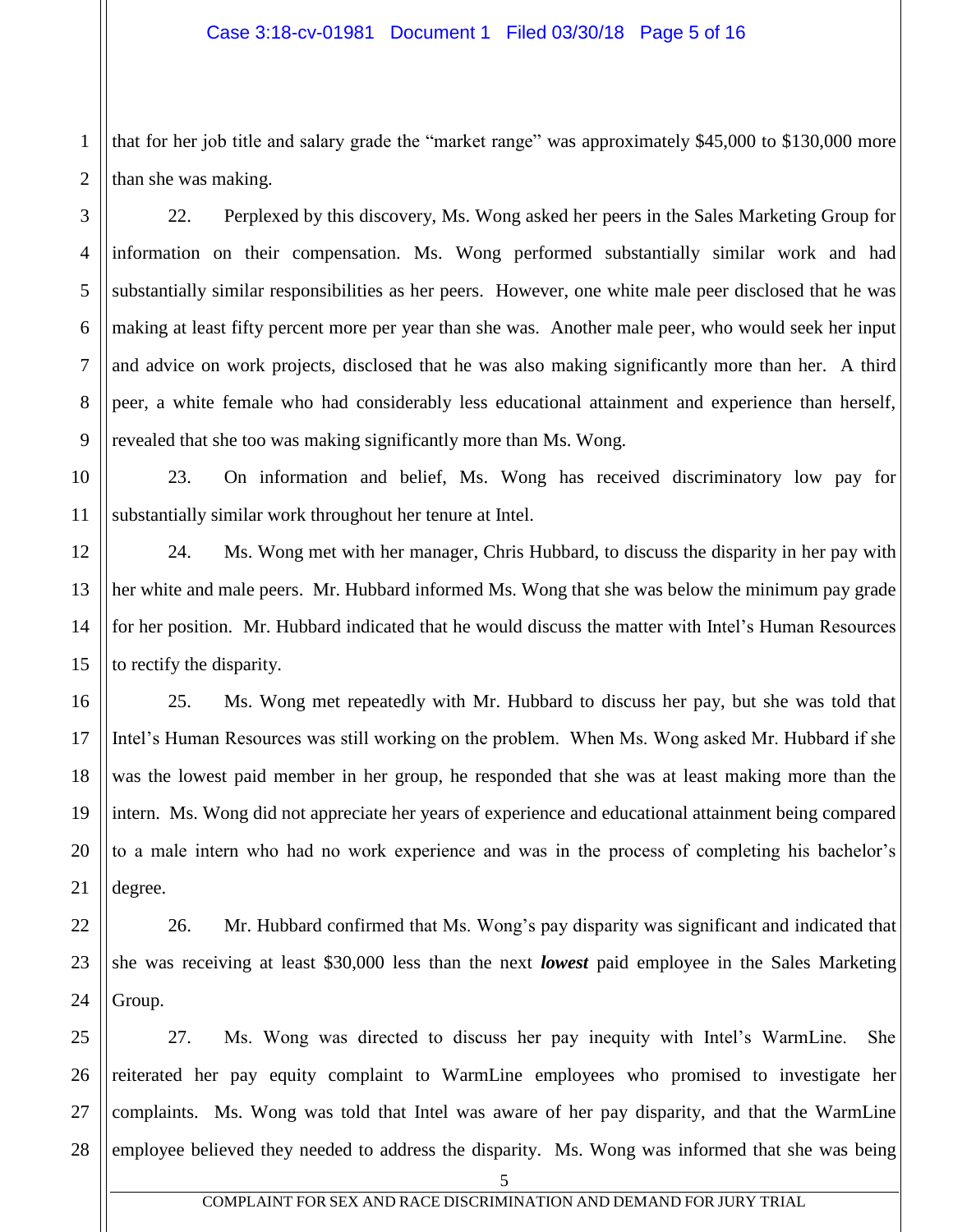1 2 paid at least \$40,000 less than the minimum compensation for her grade level, and that her peers were being paid at least \$50,000 more than her.

28. Despite the WarmLine employee's representations, no action was taken to correct Ms. Wong's pay disparity with either her male or white peers.

29. After raising the issue of her pay disparity, on October 12, 2017, Ms. Wong was informed that her last day at Intel would be December 31, 2017.

### **CAUSES OF ACTION**

### **FIRST CAUSE OF ACTION VIOLATIONS OF THE EQUAL PAY ACT 29 U.S.C. § 206(d)** *et seq.*

30. Ms. Wong hereby incorporates and realleges each and every preceding paragraph of this Complaint as if the same were set forth at length herein.

31. Intel is an "employer" within the meaning of 29 U.S.C. § 203(d).

32. Ms. Wong is an "employee" within the meaning of 29 U.S.C. § 203(e).

33. Intel has discriminated against Ms. Wong in violation of the Fair Labor Standards Act of 1938, 29 U.S.C. § 206(d), et seq., as amended by the Equal Pay Act of 1963 ("EPA"), by providing her with lower pay than similarly-situated male colleagues even though Ms. Wong performed substantially similar duties requiring the same skill, effort and responsibilities as her male counterparts, and were performed under similar working conditions.

34. Intel also discriminated by subjecting Ms. Wong to discriminatory pay policies, including discriminatory salaries, stock opportunities, raises, and other compensation incentives, and discriminatory assignments, denials of promotions, and other advancement opportunities that would result in higher compensation, and other forms of discrimination in violation of the EPA.

35. The differential in pay between Ms. Wong and her male colleagues was not due to seniority, merit, quantity or quality of production, but was due to her sex.

36. Intel caused, attempted to cause, contributed to, or caused the continuation of, the wage discrimination based on sex in violation of the EPA.

37. The foregoing conduct constitutes a willful violation of the EPA within the meaning of 29 U.S.C. § 255(a). Because Intel has willfully violated the EPA, a three-year statute of limitations

3

4

5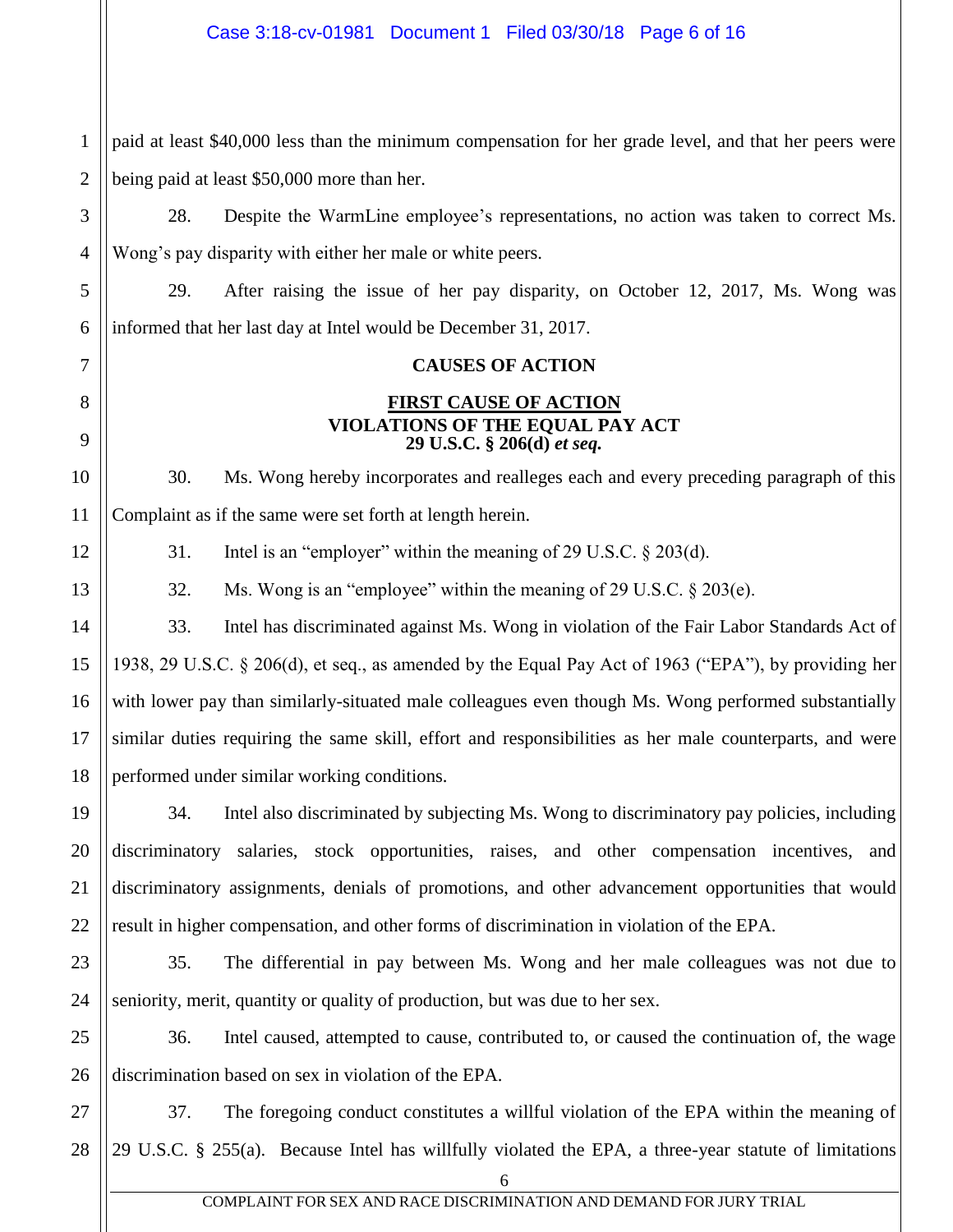1 2 3 4 5 6 7 8 9 10 11 12 13 14 15 16 17 18 19 20 21 22 23 24 25 26 27 28 7 applies to such violations, pursuant to 29 U.S.C. § 255(a). 38. As a result of Intel's conduct, Ms. Wong has suffered and will continue to suffer harm, included but not limited to: lost earnings, lost benefits, and other financial loss, as well as non-economic damages. 39. By reason of Intel's discrimination, Ms. Wong is entitled to all legal and equitable remedies available for violations of the EPA including but not limited to, injunctive relief, compensatory and punitive damages, reinstatement, liquidated damages for all willful violations, prejudgment interest, attorneys' fees, costs, and other compensation pursuant to 29 U.S.C. § 216(b). 40. Ms. Wong requests relief as hereinafter provided. **SECOND CAUSE OF ACTION VIOLATIONS OF TITLE VII OF THE CIVIL RIGHTS ACT OF 1964 SEX DISCRIMINATION 42 U.S.C. § 2000e,** *et seq.* 41. Ms. Wong hereby incorporates and realleges each and every preceding paragraph of this Complaint as if the same were set forth at length herein. 42. Intel has discriminated against Ms. Wong in violation of Title VII of the Civil Rights Act, 42 U.S.C. § 2000e, *et seq.*, as amended by the Civil Rights Act of 1991 ("Title VII"), as described herein. 43. Intel has discriminated against Ms. Wong by treating her differently from and less preferably than similarly-situated male employees and by subjecting her to discriminatory pay, stock opportunities, discriminatory denial of pay raises, discriminatory terms and conditions of employment, discriminatory job assignments, termination of employment, and other forms of discrimination in violation of Title VII. 44. Intel has failed to prevent, respond to, adequately investigate, and/or appropriately resolve instances of sex discrimination in the workplace. 45. Intel's conduct has been intentional, deliberate, willful, malicious, reckless, and conducted in callous disregard of the rights of Ms. Wong, entitling her to punitive damages. 46. Ms. Wong's sex was a motivating factor in Intel's discriminatory conduct. 47. Intel's policies, practices and/or procedures have produced a disparate impact on Ms.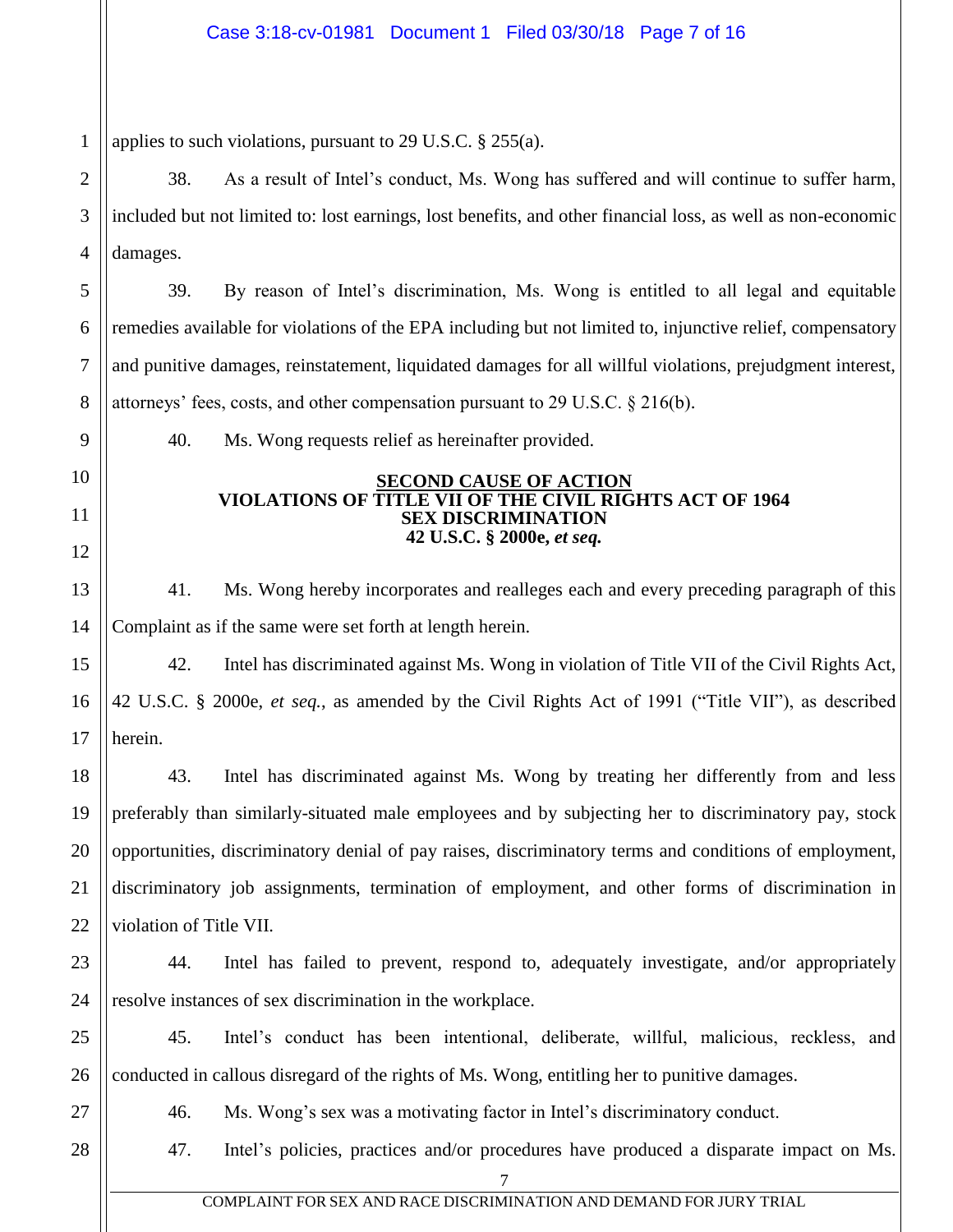1 Wong with respect to the terms and conditions of her employment.

2 3 48. Intel's conduct is not justified by business necessity or, if it could be justified, there are less discriminatory alternatives to it.

4 5 6 49. As a result of Intel's conduct, Ms. Wong has suffered and continues to suffer harm, including but not limited to, lost earnings, lost benefits, lost future employment opportunities, other financial loss, as well as non-economic damages.

50. By reason of the continuous nature of Intel's discriminatory conduct, which persisted throughout Ms. Wong's employment, Ms. Wong is entitled to application of the continuing violations doctrine to all violations alleged herein.

10 12 51. By reason of Intel's discrimination, Ms. Wong is entitled to all legal and equitable remedies available for violations of Title VII, including but not limited to, injunctive relief, reinstatement and an award of compensatory and punitive damages.

52. Attorneys' fees and costs should be awarded under 42 U.S.C. § 2000e-5(k).

53. Ms. Wong requests relief as hereinafter provided.

#### **THIRD CAUSE OF ACTION VIOLATIONS OF TITLE VII OF THE CIVIL RIGHTS ACT OF 1964 RACE DISCRIMINATION 42 U.S.C. § 2000e,** *et seq.*

18 54. Ms. Wong hereby incorporates and realleges each and every preceding paragraph of this Complaint as if the same were set forth at length herein.

55. Intel has discriminated against Ms. Wong in violation of Title VII as described herein.

21 22 23 24 25 56. Intel has discriminated against Ms. Wong by treating her differently from and less preferably than similarly-situated employees of other races or ethnicities and by subjecting her to discriminatory pay, stock opportunities, discriminatory denial of pay raises, discriminatory terms and conditions of employment, discriminatory job assignments, termination of employment, and other forms of discrimination in violation of Title VII.

26 27 57. Intel has failed to prevent, respond to, adequately investigate, and/or appropriately resolve instances of race discrimination in the workplace.

28

7

8

9

11

13

14

15

16

17

19

20

58. Intel's conduct has been intentional, deliberate, willful, malicious, reckless, and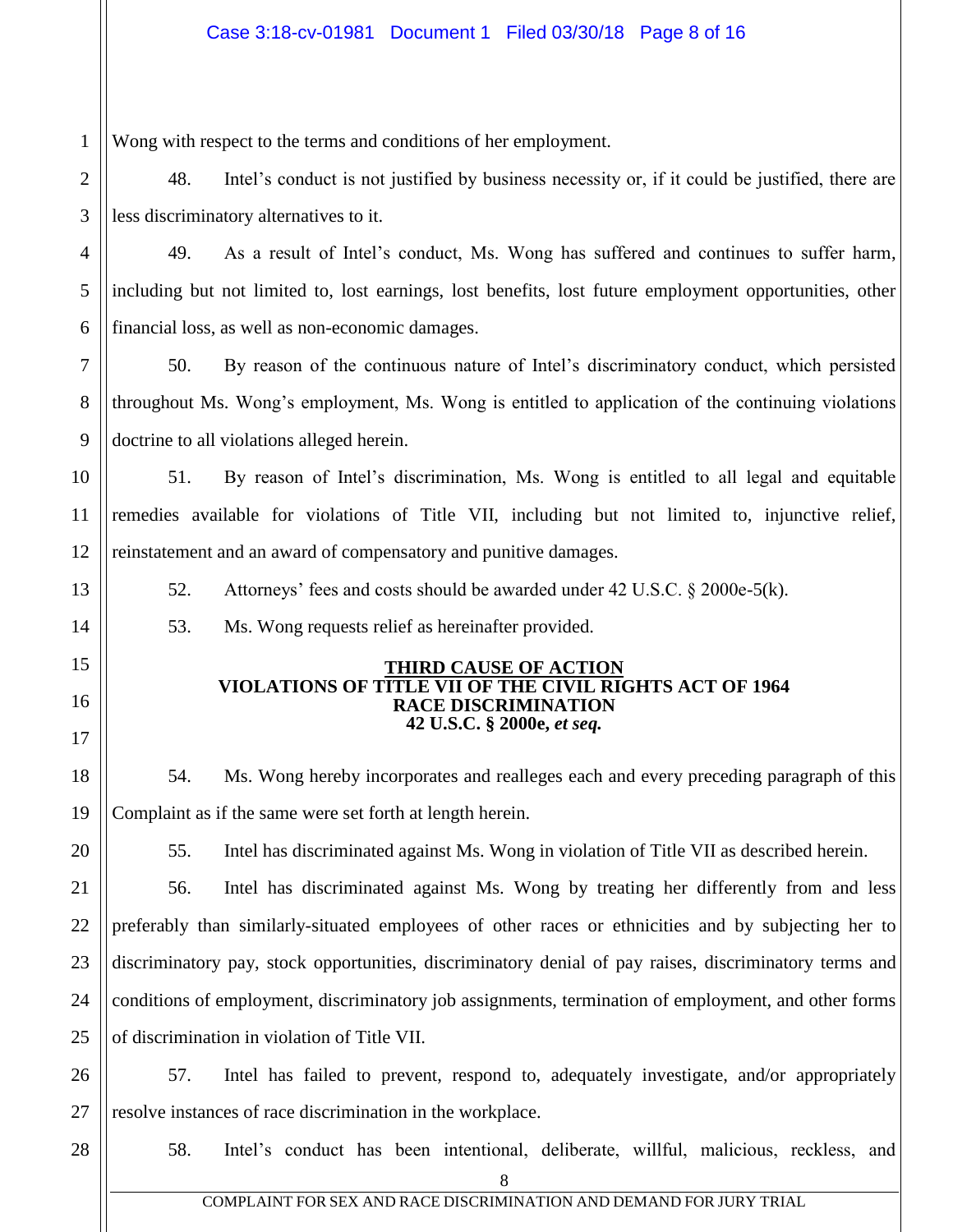conducted in callous disregard of the rights of Ms. Wong, entitling her to punitive damages.

1

2

3

4

7

8

9

11

12

13

14

15

16

17

18

19

20

21

59. Ms. Wong's race was a motivating factor for Intel's discriminatory conduct.

60. Intel's policies, practices and/or procedures have produced a disparate impact on Ms. Wong with respect to the terms and conditions of her employment.

5 6 61. Intel's conduct is not justified by business necessity or, if it could be justified, there are less discriminatory alternatives to it.

62. As a result of Intel's conduct, Ms. Wong has suffered and continues to suffer harm, including but not limited to, lost earnings, lost benefits, lost future employment opportunities, other financial loss, as well as non-economic damages.

10 63. By reason of the continuous nature of Intel's discriminatory conduct, which persisted throughout Ms. Wong's employment, Ms. Wong is entitled to application of the continuing violations doctrine to all violations alleged herein.

64. By reason of Intel's discrimination, Ms. Wong is entitled to all legal and equitable remedies available for violations of Title VII, including but not limited to, injunctive relief, reinstatement and an award of compensatory and punitive damages.

65. Attorneys' fees and costs should be awarded under 42 U.S.C. § 2000e-5(k).

66. Ms. Wong requests relief as hereinafter provided.

## **FOURTH CAUSE OF ACTION VIOLATIONS OF THE CALIFORNIA FAIR PAY ACT ON THE BASIS OF SEX California Labor Code § 1197.5,** *et seq.*

67. Ms. Wong hereby incorporates and realleges each and every preceding paragraph of this Complaint as if the same were set forth at length herein.

22 23 24 25 26 27 28 68. Intel has discriminated against Ms. Wong in violation of California Labor Code § 1197.5, *et seq.* by paying her less than similarly situated males who performed the same or substantially similar work when viewed as a composite of skill, effort, and responsibility, and which was performed under similar working conditions. Intel also discriminated against Plaintiff by subjecting her to discriminatory pay, raises, stock opportunities, and/or bonuses, discriminatory denials of promotions and other advancement opportunities that would result in higher compensation, and other forms of discrimination in violation of the California Fair Pay Act.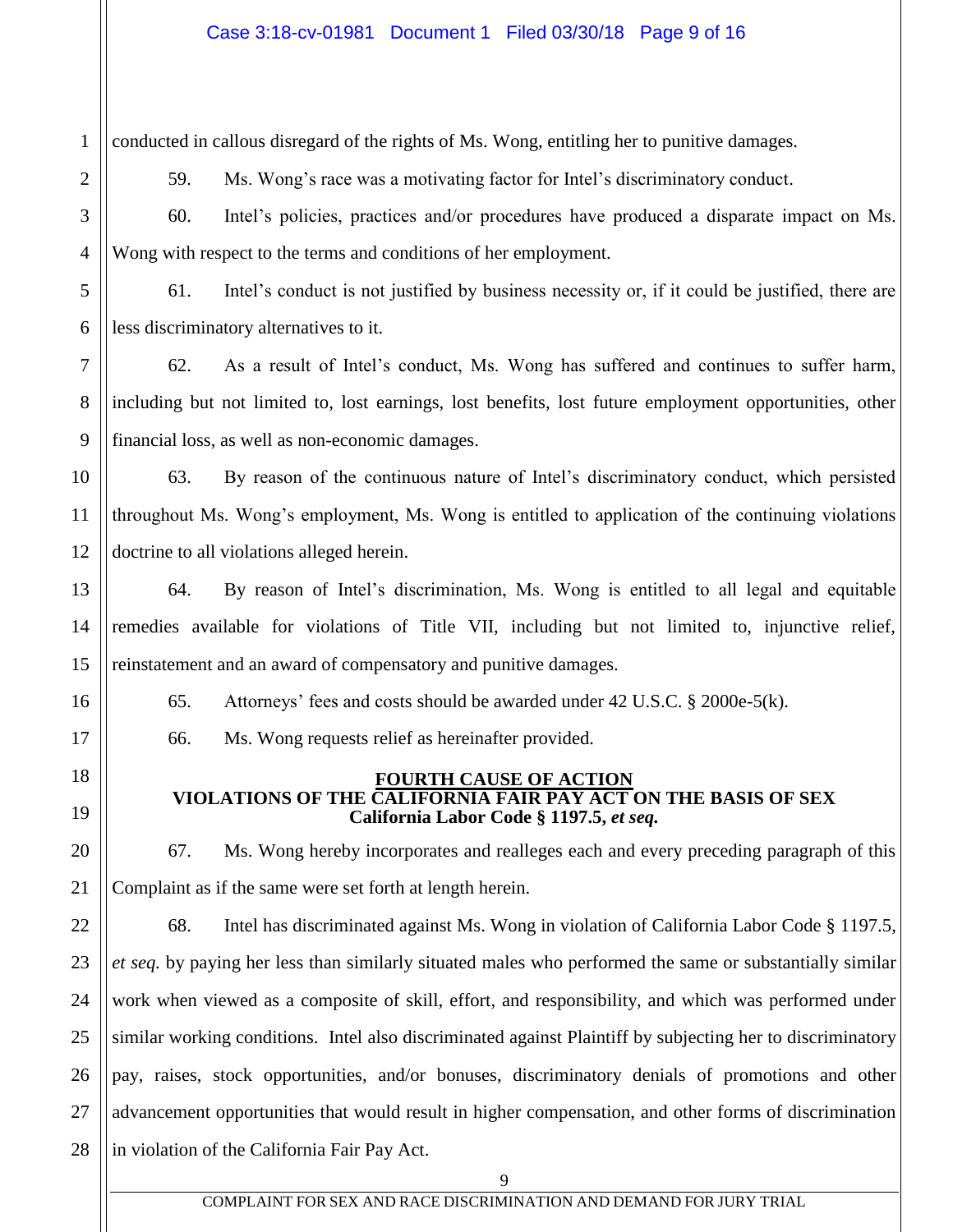## Case 3:18-cv-01981 Document 1 Filed 03/30/18 Page 10 of 16

1 2 3 4 69. Intel caused, attempted to cause, contributed to, or caused the continuation of, the wage rate discrimination based on sex in violation of the California Fair Pay Act. Moreover, Intel willfully violated the California Fair Pay Act by intentionally, knowingly, and deliberately paying Plaintiff less than similarly-situated males.

70. As a result of Intel's conduct and/or Intel's willful, knowing and intentional discrimination, Plaintiff has suffered and will continue to suffer harm, including but not limited to, lost earning, lost benefits, and other financial loss, as well as non-economic damages.

71. Plaintiff is therefore entitled to all legal and equitable remedies, including but not limited to compensatory damages, and liquidated damages.

10 12 72. The foregoing conduct constitutes a willful violation of the FEHA within the meaning of Cal. Lab. Code § 1197.5(i). Because Intel has willfully violated the FEHA, a three-year statute of limitations applies to such violations, pursuant to Cal. Lab. Code § 1197.5(i).

73. Attorneys' fees should be awarded under California Labor Code § 1197.5.

74. Ms. Wong requests relief as hereinafter provided.

5

6

7

8

9

11

13

14

15

16

17

18

19

#### **FIFTH CAUSE OF ACTION VIOLATIONS OF THE CALIFORNIA FAIR PAY ACT ON THE BASIS OF RACE OR ETHNICITY California Labor Code § 1197.5,** *et seq.*

75. Ms. Wong hereby incorporates and realleges each and every preceding paragraph of this Complaint as if the same were set forth at length herein.

20 21 22 23 24 25 26 76. Intel has discriminated against Ms. Wong in violation of California Labor Code § 1197.5, *et seq.* by paying her less than similarly situated members of other races or ethnicities who performed the same or substantially similar work when viewed as a composite of skill, effort, and responsibility, and which was performed under similar working conditions. Intel so discriminated against Plaintiff by subjecting her to discriminatory pay, stock opportunities, raises, and/or bonuses, discriminatory denials of promotions and other advancement opportunities that would result in higher compensation, and other forms of discrimination in violation of the California Fair Pay Act.

27 28 77. Intel caused, attempted to cause, contributed to, or caused the continuation of, the wage rate discrimination based on race or ethnicity in violation of the California Fair Pay Act. Moreover,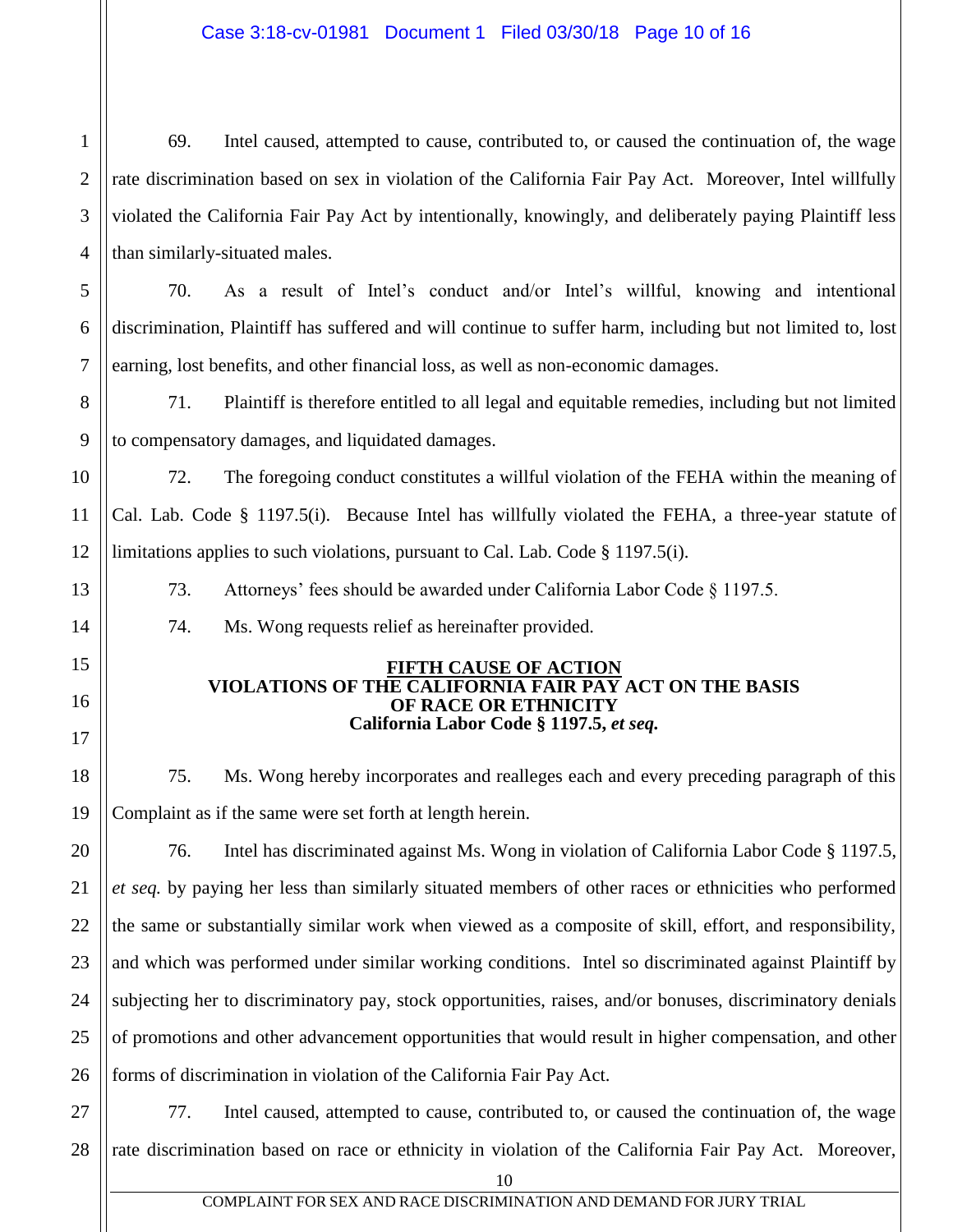1 2 Intel willfully violated the California Fair Pay Act by intentionally, knowingly, and deliberately paying Plaintiff less than similarly-situated members of other races or ethnicities.

3 4

5

6

7

9

11

12

13

14

15

16

17

19

20

21

22

23

24

25

78. As a result of Intel's conduct and/or Intel's willful, knowing and intentional discrimination, Ms. Wong has suffered and will continue to suffer harm, including but not limited to, lost earning, lost benefits, and other financial loss, as well as non-economic damages.

79. Ms. Wong is therefore entitled to all legal and equitable remedies, including but not limited to compensatory damages, and liquidated damages.

8 10 80. The foregoing conduct constitutes a willful violation of the FEHA within the meaning of Cal. Lab. Code § 1197.5(i). Because Intel has willfully violated the FEHA, a three-year statute of limitations applies to such violations, pursuant to Cal. Lab. Code § 1197.5(i).

81. Attorneys' fees should be awarded under California Labor Code § 1197.5.

82. Ms. Wong requests relief as hereinafter provided.

#### **SIXTH CAUSE OF ACTION VIOLATIONS OF THE CALIFORNIA FAIR EMPLOYMENT AND HOUSING ACT ON THE BASIS OF SEX California Government Code § 12940(a)**

83. Plaintiff hereby incorporates and realleges each and every preceding paragraph of this Complaint as if the same were set forth at length herein.

18 84. Intel has discriminated against Ms. Wong in violation of California Government Code § 12940(a) by paying Plaintiff less than similarly situated members of the opposite sex who performed the same or substantially similar work when viewed as a composite of skill, effort, and responsibility, and which was performed under similar working conditions. Intel so discriminated against Plaintiff by subjecting her to discriminatory pay, stock opportunities, raises, and/or bonuses, discriminatory denials of promotions and other advancement opportunities that would result in higher compensation, and other forms of discrimination in violation of the Fair Employment and Housing Act.

85. Ms. Wong's sex was a motivating factor for Intel's discriminatory conduct.

26 86. Intel's policies, practices and/or procedures have produced a disparate impact on Ms. Wong with respect to the terms and conditions of her employment.

28

27

87. Intel's conduct is not justified by business necessity or, if it could be justified, there are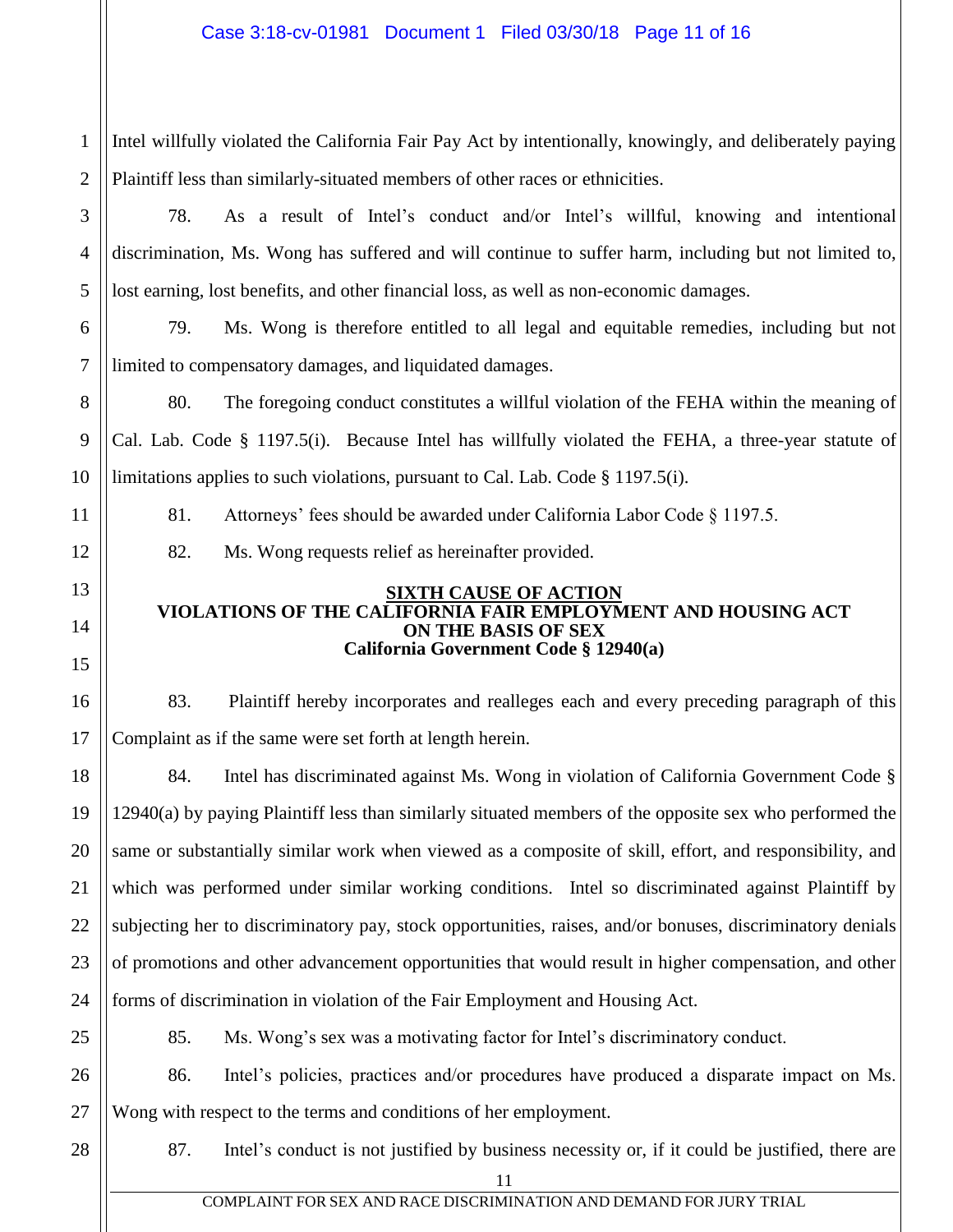1 2 3 4 5 6 7 8 9 10 11 12 13 14 15 16 17 18 19 20 21 22 23 24 25 26 27 28 12 less discriminatory alternatives to it. 88. As a result of Intel's conduct, Ms. Wong has suffered and continues to suffer harm, including but not limited to, lost earnings, lost benefits, lost future employment opportunities, other financial loss, as well as non-economic damages. 89. Intel's conduct has been intentional, deliberate, willful, malicious, reckless, and conducted in callous disregard of the rights of Ms. Wong, entitling her to punitive damages. 90. By reason of the continuous nature of Intel's discriminatory conduct, which persisted throughout Ms. Wong's employment, Ms. Wong is entitled to application of the continuing violations doctrine to all violations alleged herein. 91. By reason of Intel's discrimination, Ms. Wong is entitled to all legal and equitable remedies available for violations of FEHA, including but not limited to, injunctive relief, reinstatement and an award of compensatory and punitive damages. 92. Attorneys' fees should be awarded under California Labor Code § 1197.5. 93. Ms. Wong requests relief as hereinafter provided. **SEVENTH CAUSE OF ACTION VIOLATIONS OF THE CALIFORNIA FAIR EMPLOYMENT AND HOUSING ACT ON THE BASIS OF RACE OR ETHNICITY California Government Code § 12940(a)** 94. Plaintiff Wong hereby incorporates and realleges each and every preceding paragraph of this Complaint as if the same were set forth at length herein. 95. Intel has discriminated against Ms. Wong in violation of California Government Code § 12940(a) by paying Plaintiff less than similarly situated employees of other races or ethnicities who performed the same or substantially similar work when viewed as a composite of skill, effort, and responsibility, and which was performed under similar working conditions. Intel so discriminated against Plaintiff by subjecting her to discriminatory pay, stock opportunities, raises, and/or bonuses, discriminatory denials of promotions and other advancement opportunities that would result in higher compensation, and other forms of discrimination in violation of the Fair Employment and Housing Act. 96. Ms. Wong's race was a motivating factor for Intel's discriminatory conduct. 97. Intel's policies, practices and/or procedures have produced a disparate impact on Ms.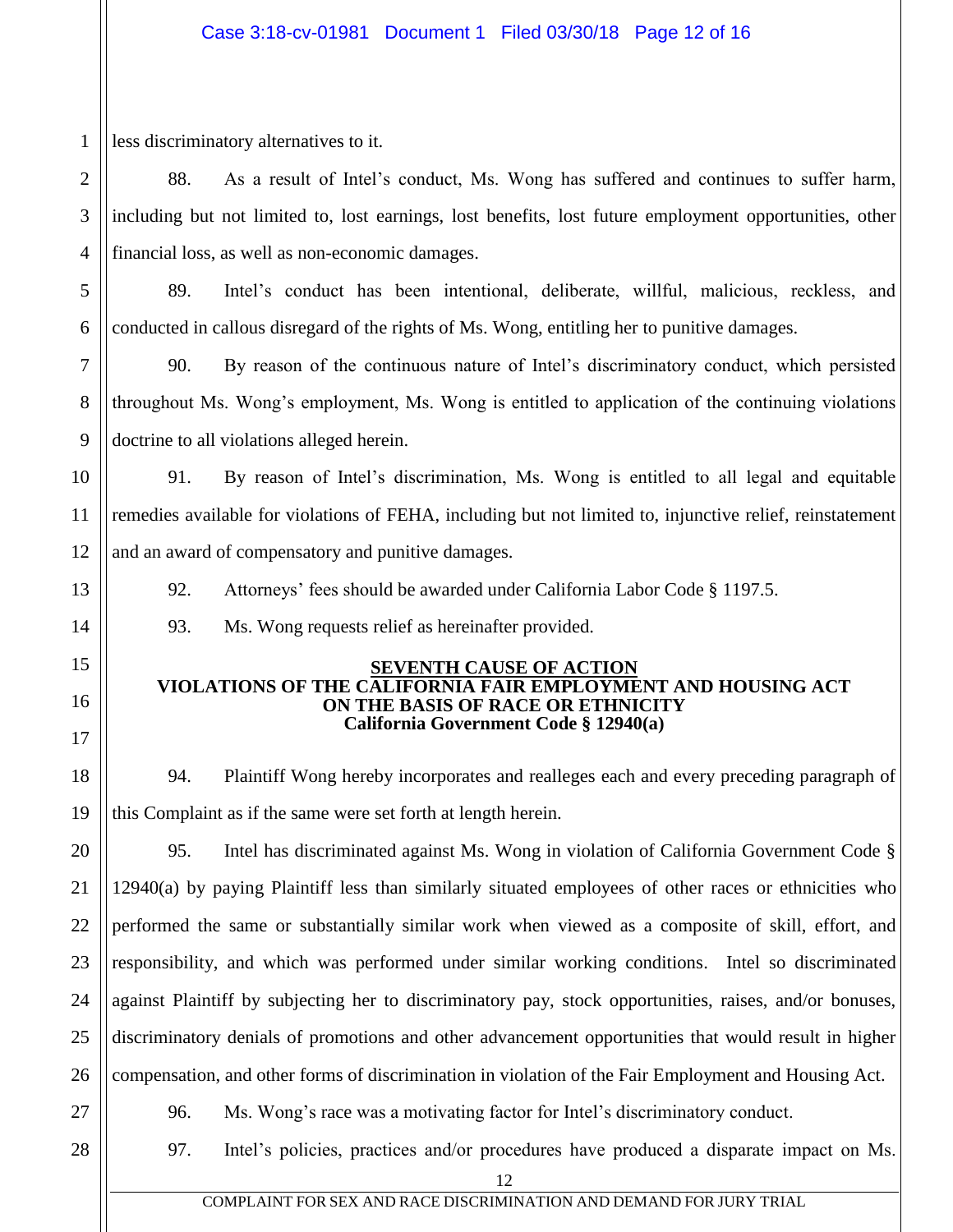1 Wong with respect to the terms and conditions of her employment.

7

8

11

15

16

17

18

19

20

21

2 3 98. Intel's conduct is not justified by business necessity or, if it could be justified, there are less discriminatory alternatives to it.

4 5 6 99. As a result of Intel's conduct, Ms. Wong has suffered and continues to suffer harm, including but not limited to, lost earnings, lost benefits, lost future employment opportunities, other financial loss, as well as non-economic damages.

100. Intel's conduct has been intentional, deliberate, willful, malicious, reckless, and conducted in callous disregard of the rights of Ms. Wong, entitling her to punitive damages.

9 10 101. By reason of the continuous nature of Intel's discriminatory conduct, which persisted throughout Ms. Wong's employment, Ms. Wong is entitled to application of the continuing violations doctrine to all violations alleged herein.

12 13 14 102. By reason of Intel's discrimination, Ms. Wong is entitled to all legal and equitable remedies available for violations of FEHA, including but not limited to, injunctive relief, reinstatement and an award of compensatory and punitive damages.

103. Attorneys' fees should be awarded under California Labor Code § 1197.5.

104. Ms. Wong requests relief as hereinafter provided.

#### **EIGHTH CAUSE OF ACTION RETALIATION IN VIOLATION OF THE CALIFORNIA FAIR EMPLOYMENT AND HOUSING ACT California Government Code § 12940(h)**

105. Ms. Wong hereby incorporates and realleges each and every preceding paragraph of this Complaint as if the same were set forth at length herein.

22 23 106. Intel unlawfully retaliated against Ms. Wong because Ms. Wong opposed practices forbidden under FEHA.

24 25 26 107. Ms. Wong engaged in protected activity and opposed forbidden practices when she communicated to her employer and disclosed her belief that they were engaging in employment discrimination. These communications occurred on multiple occasions.

27 28 108. Intel then subjected Ms. Wong to an adverse employment action by terminating her from her job.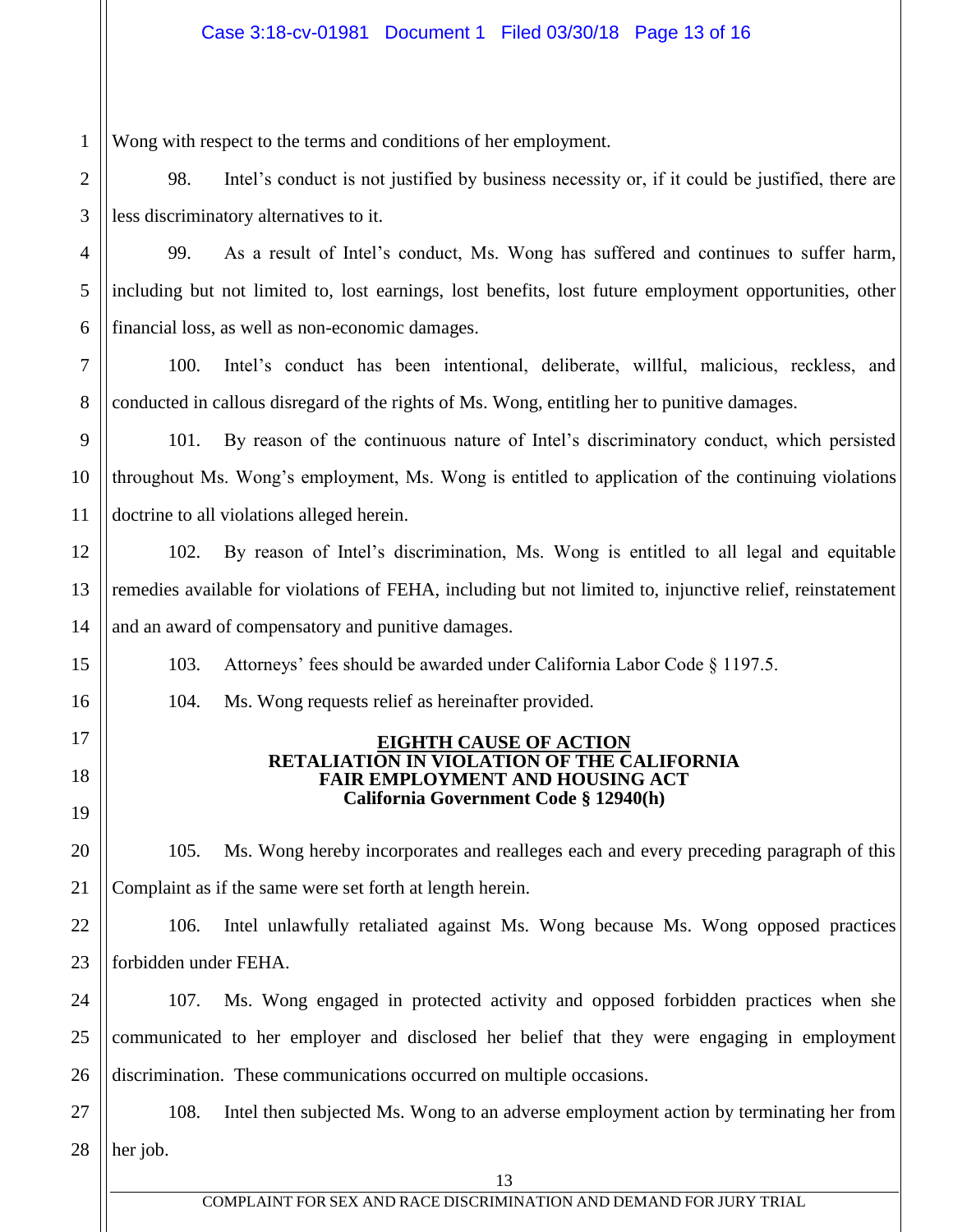1 2 3 4 5 6 109. Ms. Wong's protected activity of opposing the discrimination in pay was a substantial motivating reason for Intel's decision to terminate Ms. Wong's employment. 110. As a result of Intel's conduct, Ms. Wong has suffered and will continue to suffer harm, included but not limited to: lost earnings, lost benefits, and other financial loss, as well as non-economic damages. 111. Ms. Wong requests relief as hereinafter provided.

#### **NINTH CAUSE OF ACTION WRONGFUL DISCHARGE IN VIOLATION OF PUBLIC POLICY**

112. Ms. Wong hereby incorporates and realleges each and every preceding paragraph of this Complaint as if the same were set forth at length herein.

12 113. Intel unlawfully retaliated against Ms. Wong because she opposed discriminatory pay practices which violated the public policies against sex and race discrimination in employment.

114. Ms. Wong communicated her opposition to Intel's discriminatory pay practices on multiple occasions to Intel.

15 16 115. Ms. Wong's opposition to Intel's discriminatory pay practices were a substantial motivating reason or Intel's decision to discharge Ms. Wong.

116. As a result of Intel's conduct, Ms. Wong has suffered and will continue to suffer harm, included but not limited to: lost earnings, lost benefits, and other financial loss, as well as non-economic damages.

117. Ms. Wong requests relief as hereinafter provided.

7

8

9

10

11

13

14

17

18

19

20

21

22

23

24

25

#### **TENTH CAUSE OF ACTION VIOLATIONS OF CALIFORNIA'S UNFAIR COMPETITION LAW Business and Profession Code § 17200, et seq.**

118. Ms. Wong hereby incorporates and realleges each and every preceding paragraph of this Complaint as if the same were set forth at length herein.

119. Intel is a "person" as defined under California Business & Professions Code § 17201.

26 27 28 120. Intel's failure to pay Ms. Wong a non-discriminatory wage constitutes unlawful, unfair and/or fraudulent activity prohibited by California Business & Professions Code § 17200. As a result of its unlawful, unfair acts or fraudulent acts, Intel reaped and continues to reap benefits at the expense of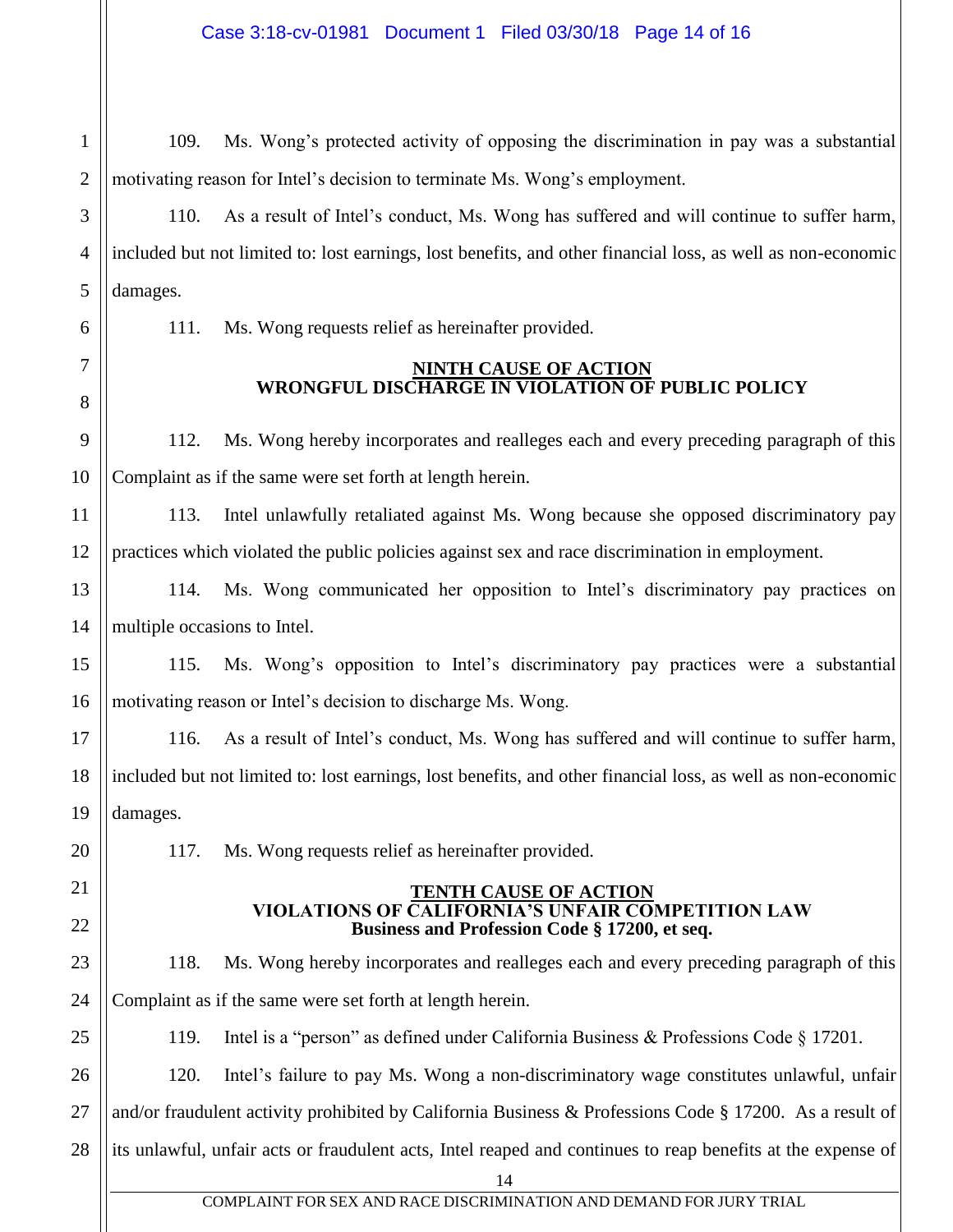1 Ms. Wong. Intel should be enjoined from these activities.

2 3 121. Accordingly, Ms. Wong is entitled to restitution with interest and other equitable relief as hereinafter provided.

| $\mathcal{L}$   | neremaner provided.                                                                        |                                                                                            |  |
|-----------------|--------------------------------------------------------------------------------------------|--------------------------------------------------------------------------------------------|--|
| 4               | <b>RELIEF REQUESTED</b>                                                                    |                                                                                            |  |
| 5               | WHEREFORE each Plaintiff prays for judgment against Defendants and, as appropriate to each |                                                                                            |  |
| 6               | cause of action alleged and as appropriate to the standing of Plaintiff, as follows:       |                                                                                            |  |
| $\tau$          | a.                                                                                         | All damages sustained as a result of Intel's conduct, including all actual, compensatory,  |  |
| 8               |                                                                                            | liquidated, consequential and general damages, including but not limited to damages for    |  |
| 9               |                                                                                            | loss of income, including stock options, emotional distress, humiliation, embarrassment,   |  |
| 10              |                                                                                            | and anguish, and restitution for back pay according to proof;                              |  |
| 11              | b.                                                                                         | Exemplary and punitive damages in an amount commensurate with Intel's ability to pay       |  |
| 12              |                                                                                            | and deter future conduct;                                                                  |  |
| 13              | $\mathbf{c}$ .                                                                             | Costs incurred herein, including reasonable attorneys' fees to the extent allowable by     |  |
| 14              |                                                                                            | law;                                                                                       |  |
| 15              | d.                                                                                         | Pre-judgment and post-judgment interest, as provided by law; and                           |  |
| 16              | e.                                                                                         | Such other and further legal and equitable relief as this Court deems necessary, just, and |  |
| 17              |                                                                                            | proper.                                                                                    |  |
| 18              | ///                                                                                        |                                                                                            |  |
| 19              | ///                                                                                        |                                                                                            |  |
| 20              | $/\!/ \!/$                                                                                 |                                                                                            |  |
| $\overline{21}$ | $/\!/ \!/$                                                                                 |                                                                                            |  |
| 22              | $/\!/ /$                                                                                   |                                                                                            |  |
| 23              | $/\!/ \!/$                                                                                 |                                                                                            |  |
| 24              | $/\!/ \!/$                                                                                 |                                                                                            |  |
| 25              | $/\!/ \!/$                                                                                 |                                                                                            |  |
| 26              | $/\!/ \!/$                                                                                 |                                                                                            |  |
| 27              | $/\!/ /$                                                                                   |                                                                                            |  |
| 28              | $/\!/ /$                                                                                   |                                                                                            |  |